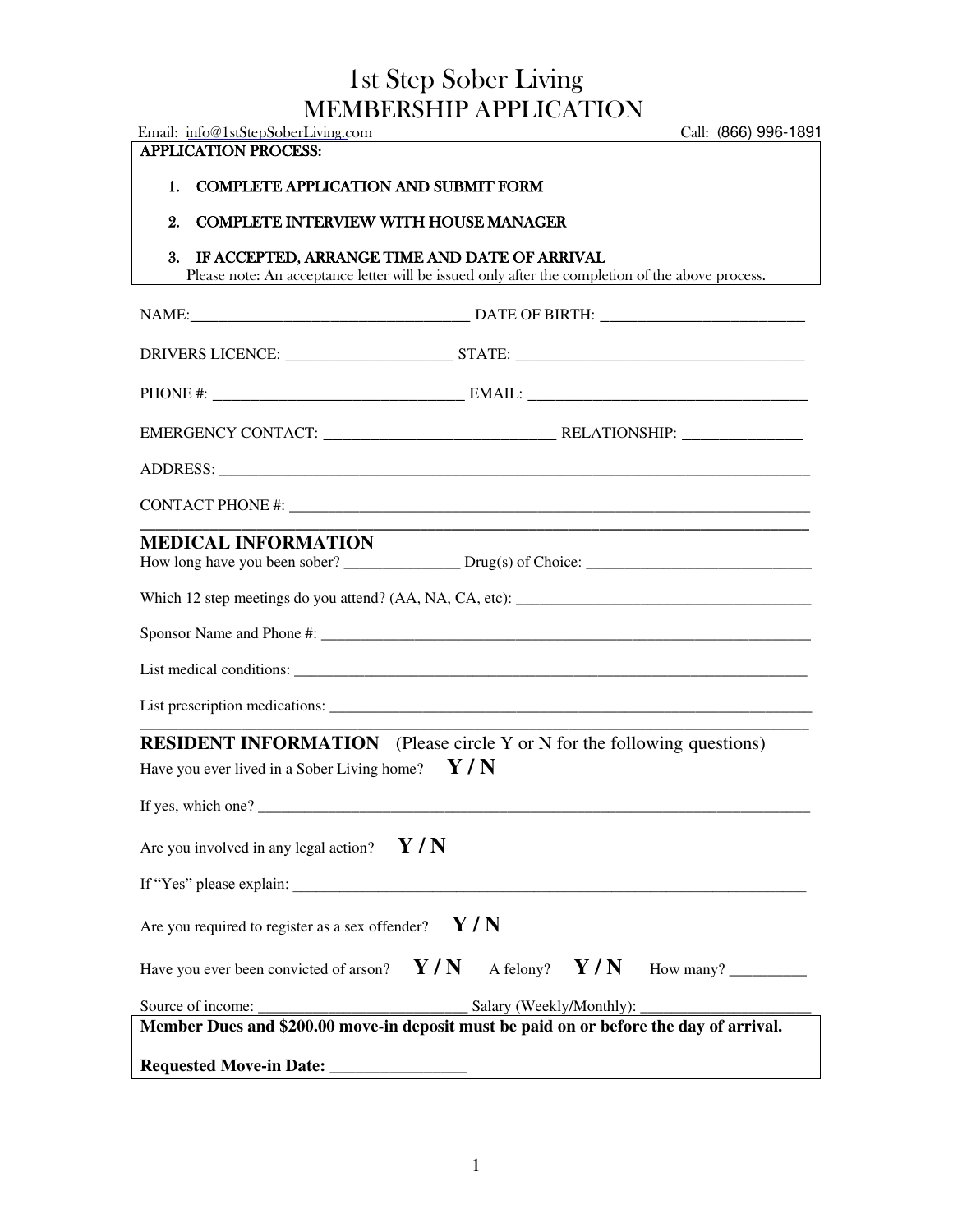## MEMBERSHIP APPLICATION 1st Step Sober Living

Living are members of our recovery home. You do NOT have renter's rights or any rights of exchange for membership privileges. tenants pursuant to the Mississippi Property Code, and expressly waive any such rights in 3) in default of payment of weekly membership fee. All resident tenants of 1st Step Sober member who is found to be: 1) using alcohol or drugs; 2) engaging in disruptive behavior;or requires expulsion, without prior notice or refund of deposit and fees, of any resident IMPORTANT NOTICE: 1st Step Sober Living is a recovery home which

 Sober Living as a member of a recovery home. I agree to abide by the responsibilities and medications); 2) I engage in disruptive behavior (continued patterns of irresponsible behavior are considered disruptive behavior); 3) I fail to pay my weekly membership fee. I understand which I am responsible. If less than 30 days notice is given or I am expelled from 1st Step Sober Living, I understand that my deposit and member fees will be forfeited. deposit will be refunded after deductions are made for any unpaid fees, damages or fines for that if I leave voluntarily and at least 30 days written notice is given to the house manager, my the home if any of the following occur: 1) I use alcohol or drugs (other than prescribed periodic/random drug testing. I understand that I am subject to immediate expulsion from requirements of the house and fully subject myself to the rules of the home, which include I have read the above notice and understand that I am applying for membership of 1st Step

agree to abide by said conditions should I be selected as a member resident. and accept the above conditions set forth for membership to 1st Step Sober Living, and read and understand the 1st Step Sober Living house rules and policies. I understand By signing below, I certify that the information contained in this application is true. I have

| <b>SIGNATURE of APPLICANT:</b> |  |
|--------------------------------|--|
|                                |  |

#### **TO BE COMPLETED AT TIME OF INTERVIEW**

**Living house rules. Step Sober Living set forth above. The applicant has reviewed the 1st Step Sober acknowledged the IMPORTANT NOTICE and requirements for membership in 1st The membership application was reviewed with the applicant and he/she**

| <b>SIGNATURE of HOUSE MANAGER:</b> | DATE. |
|------------------------------------|-------|
|------------------------------------|-------|